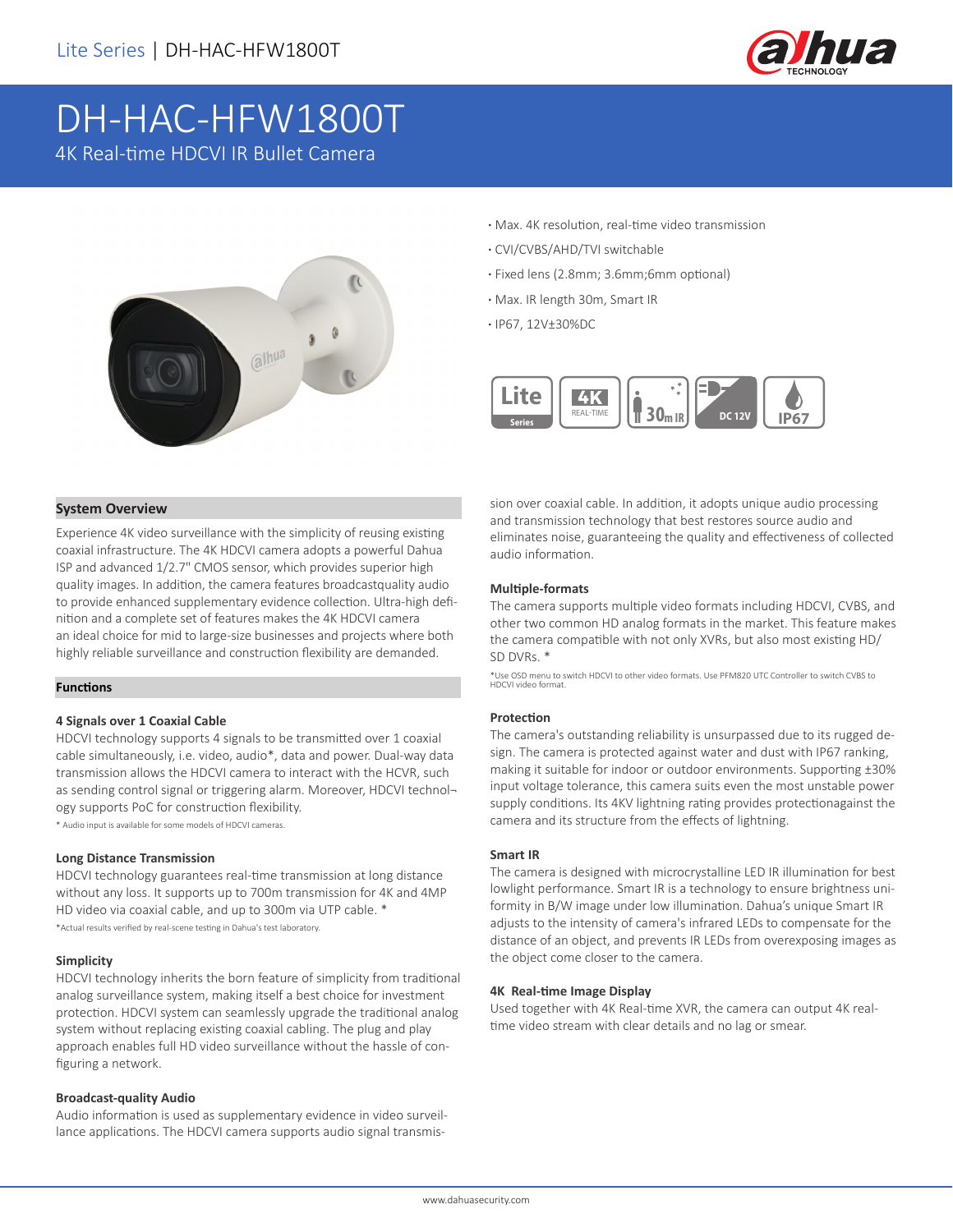# Lite Series | DH-HAC-HFW1800T

| <b>Technical Specification</b> |                   |                                                                                                                                                                                                  |                                |                               |                                         |
|--------------------------------|-------------------|--------------------------------------------------------------------------------------------------------------------------------------------------------------------------------------------------|--------------------------------|-------------------------------|-----------------------------------------|
| Camera                         |                   |                                                                                                                                                                                                  |                                |                               |                                         |
| Image Sensor                   |                   | 1/2.7 inch CMOS                                                                                                                                                                                  |                                |                               |                                         |
| <b>Effective Pixels</b>        |                   | 3840 (H) × 2160 (V), 4K                                                                                                                                                                          |                                |                               |                                         |
| Scanning System                |                   | Progressive                                                                                                                                                                                      |                                |                               |                                         |
| Electronic Shutter Speed       |                   | PAL: 1/25s-1/100000s<br>NTSC: 1/30s-1/100000s                                                                                                                                                    |                                |                               |                                         |
| S/N Ratio                      |                   | >65dB                                                                                                                                                                                            |                                |                               |                                         |
| Minimum Illumination           |                   | 0.03Lux/F2.0, 30IRE, OLux IR on                                                                                                                                                                  |                                |                               |                                         |
| Fill Light Working Distance    |                   | 30 m (98.4 ft)                                                                                                                                                                                   |                                |                               |                                         |
| IR On/Off Control              |                   | Auto; manual                                                                                                                                                                                     |                                |                               |                                         |
| IR LED Number                  |                   | $\mathbf{1}$                                                                                                                                                                                     |                                |                               |                                         |
| Pan/Tilt/Rotation Range        |                   | Pan: 0°-360°<br>Tilt: 0°-90°<br>Rotation: 0°-360°                                                                                                                                                |                                |                               |                                         |
| Lens                           |                   |                                                                                                                                                                                                  |                                |                               |                                         |
| Lens Type                      |                   | Fixed-focal                                                                                                                                                                                      |                                |                               |                                         |
| Mount Type                     |                   | M12                                                                                                                                                                                              |                                |                               |                                         |
| Focal Length                   |                   | 2.8mm; 3.6mm;6mm                                                                                                                                                                                 |                                |                               |                                         |
| Max. Aperture                  |                   | F2.0                                                                                                                                                                                             |                                |                               |                                         |
| Angle of View                  |                   | 2.8mm: 125° x 105° x 56° (diagonal x horizontal x<br>vertical)<br>3.6mm: 104° x 87° x 47° (diagonal x horizontal x<br>vertical)<br>6mm:62.4° x54.7° x31.3° (diagonal x horizontal x<br>vertical) |                                |                               |                                         |
| Iris Type                      |                   | Fixed iris                                                                                                                                                                                       |                                |                               |                                         |
| Close Focus Distance           |                   | 2.8mm: 1.0 m (3.3 ft)<br>3.6mm: 1.9 m (6.2 ft)<br>6mm:3.6m(11.8ft)                                                                                                                               |                                |                               |                                         |
|                                | Lens              | Detect                                                                                                                                                                                           | Observe                        | Recognize                     | Identify                                |
| <b>DORI</b><br>Distance        | 2.8 <sub>mm</sub> | 74.7 m<br>$(245.1 \text{ ft})$                                                                                                                                                                   | 29.9 m<br>$(98.1 \text{ ft})$  | 14.9 m<br>(48.9ft)            | 7.5 <sub>m</sub><br>$(24.6 \text{ ft})$ |
|                                | 3.6mm             | 106.7 m<br>$(350.1 \text{ ft})$                                                                                                                                                                  | 42.7 m<br>$(140.1 \text{ ft})$ | 21.3 m<br>$(69.9 \text{ ft})$ | 10.7 m<br>$(35.1 \text{ ft})$           |
|                                | 6mm               | 160m<br>(524.9 ft)                                                                                                                                                                               | 64 m<br>(210.0ft)              | 32 m<br>(105.0ft)             | 16 m<br>(52.5ft)                        |

| Noise Reduction       | 2D <sub>NR</sub>                                                                                                                             |  |
|-----------------------|----------------------------------------------------------------------------------------------------------------------------------------------|--|
| Smart IR              | Yes                                                                                                                                          |  |
| Mirror                | Off/On                                                                                                                                       |  |
| Privacy Masking       | Off/On (8 area, rectangle)                                                                                                                   |  |
| Certifications        |                                                                                                                                              |  |
| Certifications        | CE (EN55032, EN55024, EN50130-4, EN60950-1)<br>FCC (CFR 47 FCC Part 15 subpartB, ANSI C63.4-2014)<br>UL (UL60950-1+CAN/CSA C22.2 No.60950-1) |  |
| Port                  |                                                                                                                                              |  |
| Video Output          | Video output choices of CVI/TVI/AHD/CVBS by one<br><b>BNC</b> port                                                                           |  |
| Audio Input           | None                                                                                                                                         |  |
| Power                 |                                                                                                                                              |  |
| Power Supply          | 12V ±30% DC                                                                                                                                  |  |
| Power Consumption     | Max 4.3W (12V DC, IR on)                                                                                                                     |  |
| Environment           |                                                                                                                                              |  |
| Operating Temperature | -40°C to +60°C (-40°F to 140°F);<95% (non-<br>condensation)                                                                                  |  |
| Storage Temperature   | -40°C to +60°C (-40°F to 140°F);<95% (non-<br>condensation)                                                                                  |  |
| Protection Grade      | <b>IP67</b>                                                                                                                                  |  |
| Structure             |                                                                                                                                              |  |
| Casing                | Metal throughout the whole casing                                                                                                            |  |
| Camera Dimensions     | 174.5mm×70.6mm×72.3mm (6.87"×2.78"×2.85")                                                                                                    |  |
| Net Weight            | 0.35Kg (0.77lb)                                                                                                                              |  |
| Gross Weight          | 0.45Kg (0.99lb)                                                                                                                              |  |

# Video

| Frame Rate    | CVI: 4K@25/30fps; 4K@15fps; 5M@20fps;<br>4M@25fps/30fps;<br>AHD: 4K@15fps;<br>TVI: 4K@15fps;<br><b>CVBS: 960H</b> |
|---------------|-------------------------------------------------------------------------------------------------------------------|
| Resolution    | 4K (3840 x 2160); 5M (2592 x 1944); 4M (2560 x 1440);<br>960H (960 × 576/960 × 480)                               |
| Day/Night     | Auto switch by ICR                                                                                                |
| BI C          | BLC/HLC/WDR                                                                                                       |
| <b>WDR</b>    | <b>DWDR</b>                                                                                                       |
| White Balance | Auto; manual                                                                                                      |
| Gain Control  | Auto; manual                                                                                                      |

(524.9 ft)

(210.0ft)

(105.0ft)

(52.5ft)